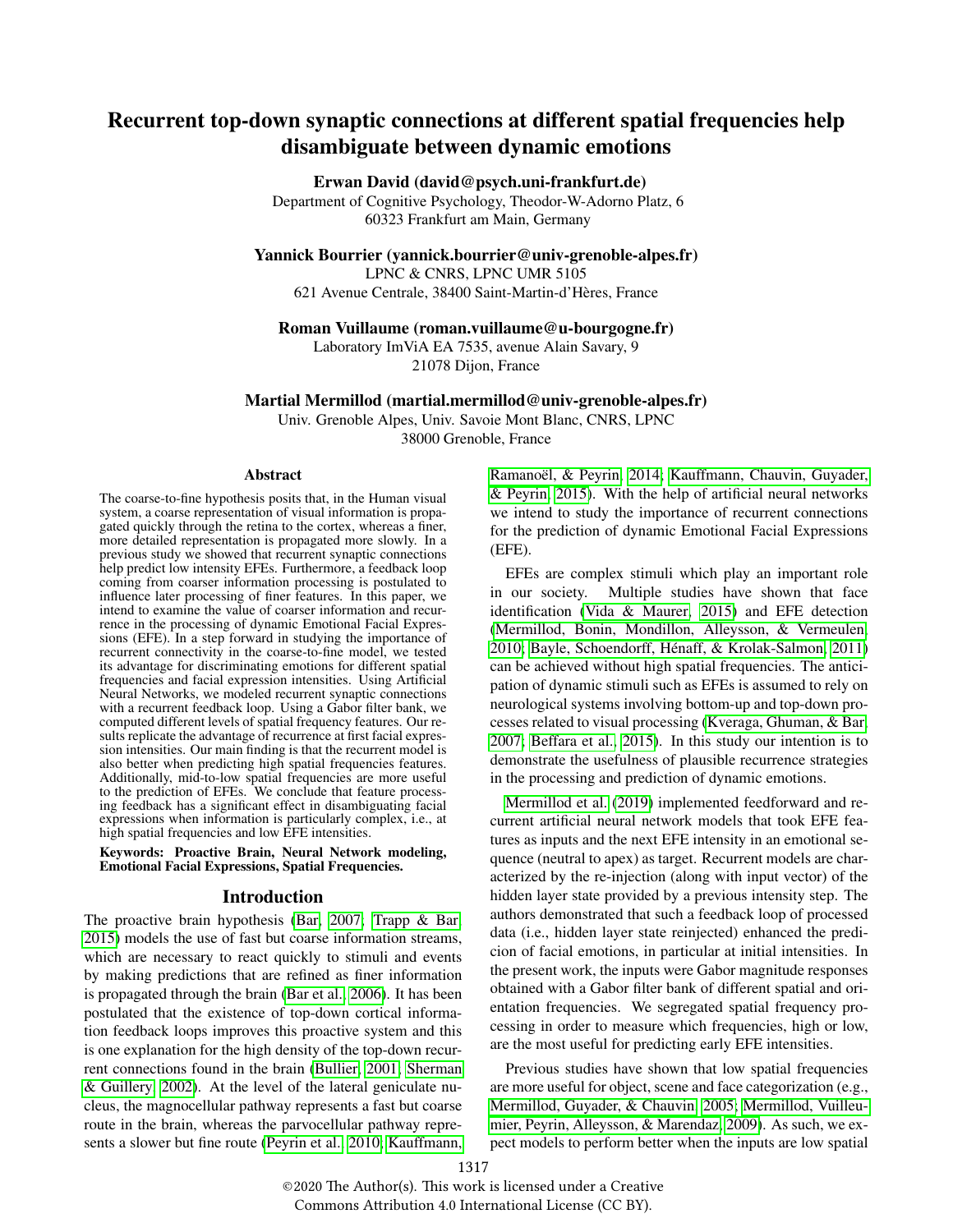

<span id="page-1-0"></span>Figure 1: EFEs were organized in a star configuration with a neutral expression in the center. Stimuli increased in intensity until reaching apexes by means of a morphing transformation.

frequencies. We expect a recurrent model to be more efficient at predicting EFE features in complicated situations such as early emotion intensities [\(Mermillod et al., 2019\)](#page-5-9).

[Mermillod et al.](#page-5-9) [\(2019\)](#page-5-9) have previously shown the importance of recurrence for recognizing dynamic emotions. In this article, we extend these investigations in an attempt to validate the coarse-to-fine feedback loop hypothesis with computational models.

#### Method

### Stimuli

In this study, we used the Pictures of Facial Affect database (POFA, [Ekman & Friesen, 1993\)](#page-5-11). It consists of photographs of 10 actors (six women and four men) displaying six emotions (anger, disgust, sadness, joy, fear, and surprise) as well as a neutral state. This facial emotion database has been extensively used in the scientific literature, and more particularly in previous computational studies on facial expression processing.

We used the POFA database to create a continuum from neutral to an emotional expression apex (10 intensities) As depicted in Figure [1,](#page-1-0) EFEs of any given actor share the same neutral state. After preprocessing (described below), images in the database were presented as vectors of average energy responses obtained with a Gabor filter bank.

# **Processing**

We obtained EFE intensities via *morphing*, by performing a linear interpolation between neutral and emotional apex pictures. In a second step, we extracted significant information related to spatial frequency and orientation similar to the first stages of human visual processing [\(DeValois & DeValois,](#page-5-12) [1990;](#page-5-12) [Mermillod, Guyader, & Chauvin, 2004\)](#page-5-13).

The POFA has the advantage of including neutral emotional faces which we can use as starting points in an emotional continuum. To obtain this continuum we used an inhouse *C++* tool tasked with automatically detecting 68 facial fiducial landmarks (face, eye, nose, mouth contour). Thanks to these points, we obtained a set of triangles mapping facial features. We interpolated between the positions of the vertices of these triangles and the pixel content within triangles via affine transformations and alpha blending, respectively. The interpolation was performed between triangles corresponding to the same fiducial points in a neutral and an apex picture. We obtained a ten-step interpolation from neutral to emotion apex.

We constructed a Gabor filter bank and projected pictures and filters in the spectral domain with a fast Fourier transform. Pictures and filters, were then multiplied together, as a fast alternative to convolution. This operation ensured that we could control the information provided at the level of the perceptual layer, which would not have been possible using convolutional layers. For each stimulus and Gabor filter, we obtained a measure of average energy response. The filter bank consisted of seven spatial frequencies and eight spatial orientations. With this method we transformed each stimulus into a vector of 56 average energy responses. The seven spatial frequencies were chosen so they spanned low to high frequencies (increasing by one octave on each step) as perceived by the human visual system:

- Low: 0.35 cycles per degree of field of view, 0.72 cy./deg.
- Medium:  $1.4 \text{ cy}/\text{deg}$ .,  $2.81 \text{ cy}/\text{deg}$ .,  $5.62 \text{ cy}/\text{deg}$ .
- High: 11.25 cy./deg., 22.5 cy./deg.

# Artificial Neural Networks

In order to study whether information feedback loops are plausible in the human visual system we modeled three Artificial Neural Networks (ANNs, PyTorch [Paszke et al., 2017\)](#page-6-5). To do this, we used a simple Multi-Layer Perceptron similar to that used in [Mermillod et al.](#page-5-9) [\(2019\)](#page-5-9) in order to ensure a fair comparisons of the different spatial frequencies:

- 1. MLP: a Multi-Layer Perceptron.
- 2. SRN: a Simple Recurrent Network.
- 3. MLP*aug*: an MLP augmented with the same number of parameters as the SRN, taking three time-steps' worth of emotion intensity at once as input.

The MLP is a feedforward ANN with an input layer, a hidden layer, and an output layer. It represents a baseline performance, in order to predict emotion vectors on a single information step. The SRN is based on the Elman network [\(Elman, 1990\)](#page-5-14). It is similar to the MLP, with the exception of the hidden layer, which is considered as a context layer, whose content is used alongside the input layer content as input to the next time-step. The MLP*aug* has three times as many inputs as the MLP. It therefore has the same number of parameters as the SRN and does not rely on feedback loops, since it receives three time-steps' worth of intensity at once.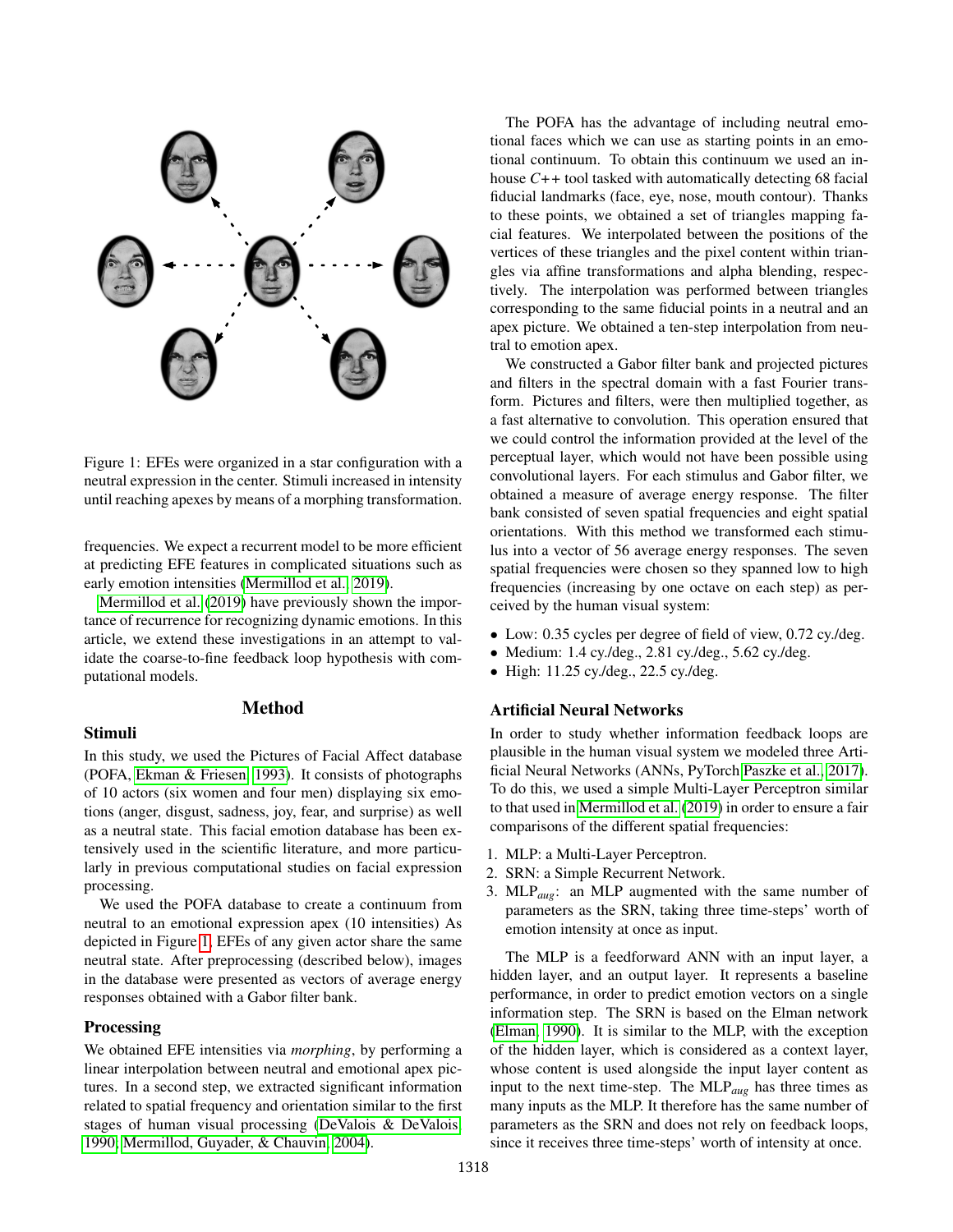

Figure 2: EFE stimuli were multiplied in the Fourier domain with a Gabor filter banks. This figure shows one of the eight orientations used in our experiment. This operation was repeated for all stimuli with the entire Gabor filter bank to obtain a vector of 56 average energy responses.

The input data of the network is an energy response vector at an intensity step *t*, while the target is the energy response vector at time-step  $t + 1$  To measure performances with different spatial frequencies, the input vector consists of eight spatial orientations extracted from the 56-element energy response vector described above. Because the input layer of MLP*aug* receives three intensities, the first intensity vectors are filled with zeros for non-existent intensities (intensities -2 and -1 at time step 0 and intensity -1 at time step 1). In all three models, the size of the hidden/context layer is twice that of the input layer as implemented by [Elman](#page-5-14) [\(1990\)](#page-5-14).

The purpose of the models is to predict the energy response vectors at the next time-step (emotional intensity). The loss is the root-mean square error (RMSE) between the expected energy response vector and that predicted by the network. Therefore, the models predict the evolution of the emotion on a continuum, rather than classifying the emotion itself. A classification accuracy measure is obtained by comparing the RMSE of a model's prediction with all six emotion vectors at the predicted intensity (for the same actor). If the predicted value is closest to the emotion vector of the expected class, then the prediction is labeled positive, otherwise the prediction is negative.

### Training methodology

A set of ANN models was trained for each of the seven spatial frequencies separately. The database for a training instance was thus made up of 600 eight-element vectors (ten actors by six emotions by ten intensities). This data subset was normalized between 0 and 1 (min-max range normalization) for each spatial frequency independently in order to fit the range of the activation function (sigmoid) at the output of the network.

We used the Adam optimizer to update the model's parameters with a learning rate of 0.0005 (other parameters: *betas*=(0.9, 0.999), *epsilon*=1e-8, *weight decay*=0). This number is lower than the default value suggested by the authors of the optimizer in order to avoid overfitting.

The ANNs were trained for 10,000 epochs (one epoch is one pass over the training dataset).At each iteration, one emotion intensity was passed through a model starting from neutral data up to intensity  $n-1$  (predicting the tenth one). Since the first prediction was based on the neutral face, which was common to all the emotions, we expected the first time-step prediction to be equal to chance level (1/6).

In a leave-one-out strategy, one actor's data was set aside for testing. It was therefore kept independent from the learning protocol and served to measure the generalization performances of the networks.

### Analyses

In this study, we analyzed prediction success rates as a function of ANN types and emotion intensity across the information for the seven spatial frequencies extracted as described above. For each spatial frequency, our statistical models answered two questions: 1) is there a main effect of ANN types, 2) is there an interaction effect between ANN types and emotion intensity.

The results of this experiment were analyzed with Generalized Linear Mixed Models (GLMMs [Jaeger, 2008\)](#page-5-15) in order to model the binomial nature of the binary data (success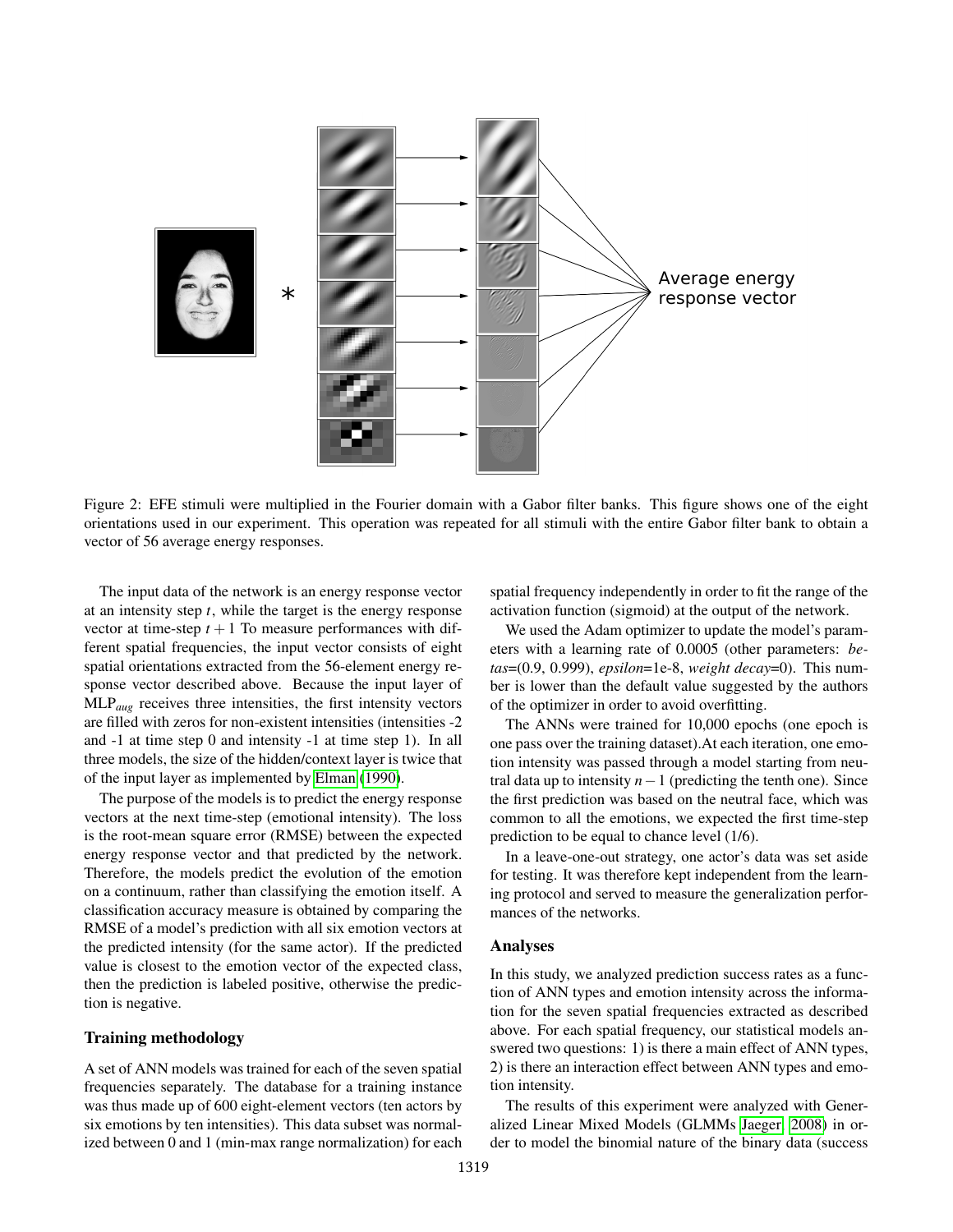rates) and the random effects inherent to our set-up. As well as determining significance levels, the results of the analysis of main and interaction effects were not trivial. We therefore adopted the method used by [Nuthmann and Malcolm](#page-6-6) [\(2016\)](#page-6-6) by comparing different multi-level statistical models using likelihood ratio tests.

Three GLMMs were specified: an *intensity* model including solely the emotion intensity as a fixed effect, a *netintensity* model including the ANN type and emotion intensity as fixed effects and a *full* model including these two variables and their interaction as fixed effects. If the *full* model has a better fit than the *intensity* model this would lead us to believe that network type had an effect (main or interaction); if the *full* model has a better fit than the *net-intensity* model then there would be an interaction effect. The complexity of the models by inclusion of random effects (actor, emotion) was reduced until they converged. Unless specified otherwise in the following section, the main effect of ANN type and the interaction effect are significant.

We planned post-hoc comparisons with the least mean squares method (*R*, [R Core Team, 2018;](#page-6-7) package *lsmeans*, [Lenth, 2016\)](#page-5-16) to study interaction effects. Planned contrasts compare emotions of the same intensity step across ANN types. Post-hoc tests have been corrected with the Tukey method.

### Results

As shown in Figure [3,](#page-3-0) prediction accuracy was lowest for high spatial frequencies but plateaued with medium to low frequencies. Th main effect of ANN types was significant across all spatial frequencies ( $p < 0.0001$ ) and an interaction effect between ANN types and spatial frequencies also emerged ( $p < 0.0001$ ). The average SRN performances were better than that of the MLP in the case of spatial frequencies 2.81 cy./deg. and above (*ps* < 0.0001), but below that of the  $MLP_{aug}$  for the three highest spatial frequencies ( $ps < 0.001$ ).

Our results show that a feedback loop significantly improves performances. The feedback loop gave the SRN the opportunity to carry information over from previous timesteps. As was expected, the accuracy of the MLP*aug* shows that processing multiple intensity steps at once was also beneficial.

Results of Figure [3](#page-3-0) are averaged over emotion intensities. To learn more about the difference between models at emotion onset particularly, we present in Figure [4](#page-4-0) the performances of the models as a function of emotional intensities and spatial frequencies.

Learning from the lowest spatial frequencies considered in this study (0.35 cy./deg) the SRN converged to a non-optimal solution and showed a small but significant accuracy decrease when predicting intensities six to nine ( $p < 0.01$ ). Overall the performances of the models are quite similar at this low frequency.

The second low spatial frequency set of data (0.7 cy./deg) had the SRN in a better position compared to the alter-



<span id="page-3-0"></span>Figure 3: Average model performances as a function of spatial frequencies (from lowest to highest). Error bars denote 95% Confidence intervals (95%CI)

native models when predicting the third emotion intensity  $(p < 0.0001)$ . The intensity prediction of the MLP<sub>aug</sub> showed a significant increase in accuracy compared to the MLP and SRN ( $p < 0.01$ ); at intensity five the MLP<sub>aug</sub> and SRN performed similarly and better than the MLP ( $p < 0.01$ ). Beyond this point, the models had similar performances. Considering the medium to low spatial frequency (1.4 cy./deg), the SRN had an edge over the MLP and MLP*aug* when predicting the third intensity ( $ps < 0.005$ ). The models performed at a similar level after that.

Results with the next medium spatial frequency step (2.81 cy./deg.) still showed an advantage for the SRN over the other networks in predicting the third intensity (*ps* < 0.005), though the performances of the three networks did not differ significantly after that: they increased with the intensities and reached a plateau before the last five intensities. The interaction effect between intensity and network type failed to reach a significant level here.

Predicting from the next medium spatial frequency data (5.62 cy./deg.), the SRN was significantly more accurate in predicting the third intensity (*ps* < 0.05) and its performances were similar to those of the MLP*aug* for the rest of the intensities, whereas the MLP scored lower in the cases of the third and the last three intensities ( $ps < 0.05$ ).

The spatial frequency data for 11.25 cy./deg. showed that, globally, the MLP*aug* had an advantage when predicting emotion intensities. It was more accurate than the MLP at all intensity steps ( $ps < 0.02$ ) and was better than the SRN at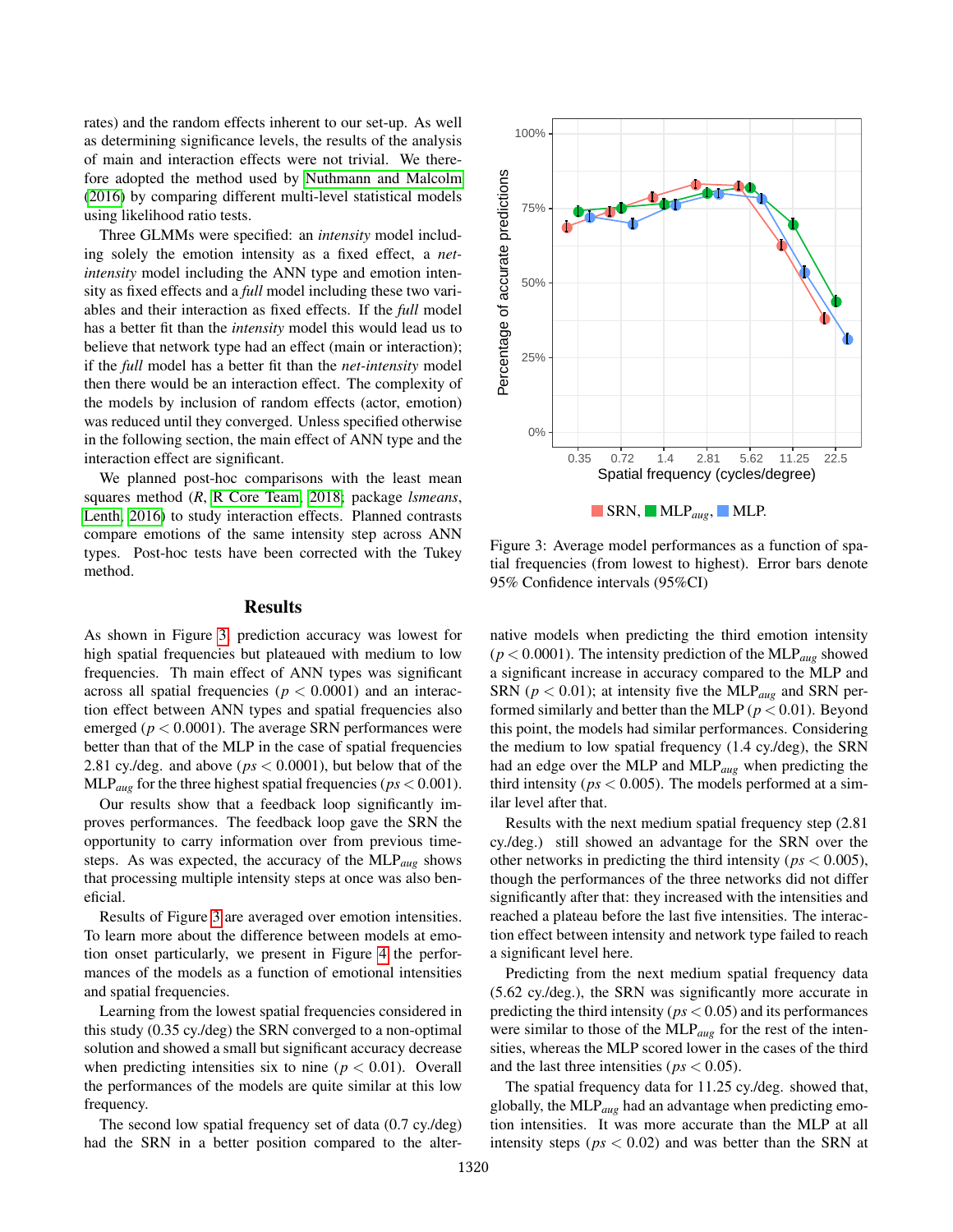

<span id="page-4-0"></span>Figure 4: Average model performances as a function of spatial frequencies (from lowest to highest) and emotion intensity (neutral to apex). Emotion intensity starts at two because the first intensity is used as input to the model to predict the second. Error bars denote 95%CI

predicting intensities five, nine and ten ( $ps < 0.05$ ). While the SRN's prediction accuracies appeared to be better than those of the MLP, they were only significantly so for the last three intensities ( $ps < 0.02$ ).

When the models predicted the highest spatial frequency data (22.5 cy./deg.), the SRN displayed a significant advantage ( $ps < 0.02$ ) compared to other the models when predicting the third emotion intensity. On the other hand, the MLP*aug* demonstrated the best performances over the last four emotion intensities ( $ps < 0.02$ ) and the SRN was significantly better at the task than a simple MLP for the last two intensities ( $ps < 0.005$ ).

# **Discussion**

We replicated the results of [Mermillod et al.](#page-5-9) [\(2019\)](#page-5-9) showing that recurrent connections are particularly useful in the first stages of recognizing dynamic EFEs when signs of emotion are subtle. Our most important finding indicates that the positive effect of recurrent connections when processing ambiguous information also applies to specific spatial frequencies. Indeed, the SRN model performed better than the MLP models when presented with higher spatial frequencies (11.25 and 22.5 cy./deg.). As demonstrated by the high accuracy observed with all networks, peaking at first emotion intensities, we show that mid-to-low spatial frequencies are the most useful for predicting emotion, a finding which is consistent with humans performances [\(Bayle et al., 2011\)](#page-5-6). The results validate our hypotheses that recurrent connections provide an advantage when processing stimuli that are ambiguous due to their poor perceptual features (high spatial frequencies) as well as at early stages of EFEs. The high performances of the MLP*aug*, a non-recurrent ANN receiving three intensity-steps at once as input, indicates that the SRN probably does not consider information prior to  $t - 2$ . Indeed, the augmented MLP performs comparably or better as soon as three emotion intensities are available for processing. The results for the MLP*aug* do not challenge the usefulness of recurrent connections, but instead help identify the nature of the process the recurrent model converges to.

### Future works

To expand on this study we intend to implement an MLP with as many parameters as the SRN by increasing the number of neuron units in the hidden layer but without modifying the content of the input layer (contrary to the procedure used to obtain the MLP*aug*). This will serve to test whether the superiority in performances of the SRN stems from an advantage in using recurrent connections or is simply due to in an increase in computational power.

While the POFA database guaranteed that the emotions evolved linearly from a neutral point to the apex, we plan in future works to replicate these results using other databases such as ADFES [\(van der Schalk, Hawk, Fischer, & Doosje,](#page-6-8) [2011\)](#page-6-8). ADFES is a database of videos in which actors display EFEs starting from a resting state. It is interesting as it is free from morphing artifacts and because EFEs do not evolve linearly and do not reach apex at the same speed [\(Schmidt](#page-6-9) [& Cohn, 2001;](#page-6-9) [Cohn & Schmidt, 2004\)](#page-5-17). As the continuum evolves naturally rather than linearly, the task should be more complex but should also shed further light the proactive role of feedback loops for fast EFE recognition. Additionally,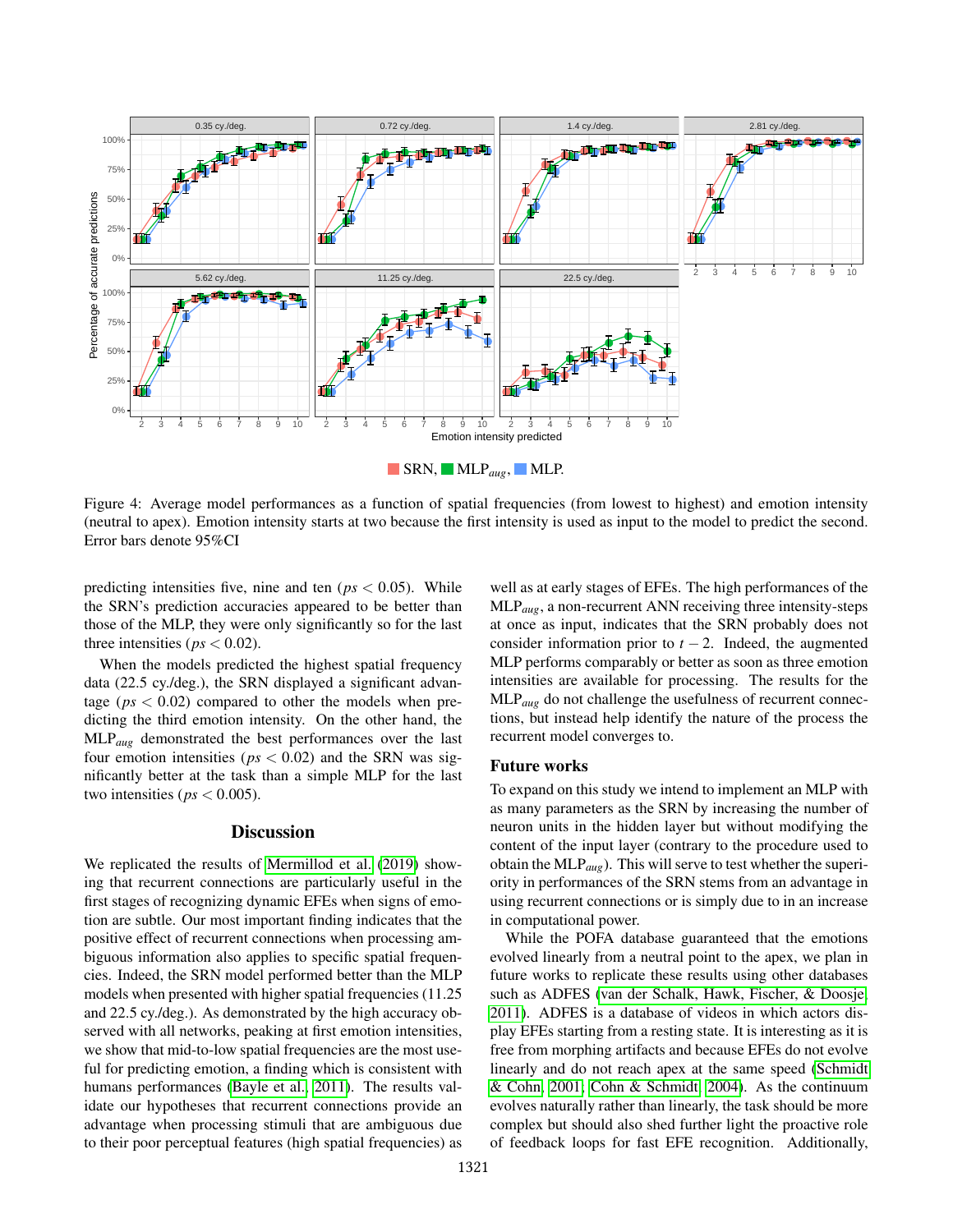we will rely on morphing again to perform testing using the KDEF (Lundqvist, Flykt,  $& Õh$ man, [1998\)](#page-5-18). This will allow us to verify if our findings persist when there is more facial diversity (images from 40 actors are used). In this context we will study the usefulness of recurrent connections on a peremotion basis.

Moreover, in order to continue testing the coarse-to-fine hypothesis, we intend to replicate this study but vary the spatial frequencies along with emotion intensity. We will test if processing low emotion intensities with coarse data helps predict higher intensities presented with fine data.

# Conclusion

We have demonstrated that a model with recurrent connections processing new visual information along with previous information performs significantly better than a non-recurrent model, in particular when it comes to ambiguous stimuli. Our results support interpretations of top-down recurrent connections in the brain as a way to refine predictions as cortical areas receive more recent or finer visual information. However, the important conclusion of this article is that the computational advantage of recurrent connections seems to be related to specific spatial frequency channels, as it has been previously assumed for humans [\(Bar, 2007;](#page-5-0) [Beffara et al., 2012;](#page-5-19) [Trapp & Bar, 2015\)](#page-6-0).

# Acknowledgments

Martial Mermillod received partial support for this work from MIAI @ Grenoble Alpes, (ANR-19-P3IA-0003).

### References

- <span id="page-5-0"></span>Bar, M. (2007, July). The proactive brain: using analogies and associations to generate predictions. *Trends in Cognitive Sciences*, *11*(7), 280–289. Retrieved 2016-04-29, from [http://linkinghub.elsevier.com/](http://linkinghub.elsevier.com/retrieve/pii/S1364661307001295) [retrieve/pii/S1364661307001295](http://linkinghub.elsevier.com/retrieve/pii/S1364661307001295) doi: 10.1016/j.tics .2007.05.005
- <span id="page-5-1"></span>Bar, M., Kassam, K. S., Ghuman, A. S., Boshyan, J., Schmid, A. M., Dale, A. M., ... Halgren, E. (2006, January). Top-down facilitation of visual recognition. *Proceedings of the National Academy of Sciences*, *103*(2), 449– 454. Retrieved 2016-04-25, from [http://www.pnas.org/](http://www.pnas.org/cgi/doi/10.1073/pnas.0507062103) [cgi/doi/10.1073/pnas.0507062103](http://www.pnas.org/cgi/doi/10.1073/pnas.0507062103) doi: 10.1073/pnas .0507062103
- <span id="page-5-6"></span>Bayle, D. J., Schoendorff, B., Hénaff, M.-A., & Krolak-Salmon, P. (2011). Emotional facial expression detection in the peripheral visual field. *PloS one*, *6*(6).
- <span id="page-5-19"></span>Beffara, B., Ouellet, M., Vermeulen, N., Basu, A., Morisseau, T., & Mermillod, M. (2012). Enhanced embodied response following ambiguous emotional processing. *Cognitive processing*, *13*(1), 103–106.
- <span id="page-5-8"></span>Beffara, B., Wicker, B., Vermeulen, N., Ouellet, M., Bret, A., Molina, M. J. F., & Mermillod, M. (2015). Reduction of interference effect by low spatial frequency information priming in an emotional stroop task. *Journal of vision*, *15*(6), 16–16.
- <span id="page-5-2"></span>Bullier, J. (2001). Integrated model of visual processing. *Brain Research Reviews*, *36*(2), 96–107. Retrieved 2016-05-26, from [http://www.sciencedirect](http://www.sciencedirect.com/science/article/pii/S0165017301000856) [.com/science/article/pii/S0165017301000856](http://www.sciencedirect.com/science/article/pii/S0165017301000856)
- <span id="page-5-17"></span>Cohn, J. F., & Schmidt, K. L. (2004). The timing of facial motion in posed and spontaneous smiles. *International Journal of Wavelets, Multiresolution and Information Processing*, *2*(02), 121–132.
- <span id="page-5-12"></span>DeValois, R. L., & DeValois, K. K. (1990). *Spatial vision* (2nd ed ed.) (No. 14). New York: Oxford Univ. Press.
- <span id="page-5-11"></span>Ekman, P., & Friesen, W. (1993). Pictures of facial affect. *Consulting Psychologists Press, Palo Alto: CA*.
- <span id="page-5-14"></span>Elman, J. L. (1990). Finding structure in time. *Cognitive science*, *14*(2), 179–211. Retrieved 2016-04- 25, from [http://www.sciencedirect.com/science/](http://www.sciencedirect.com/science/article/pii/036402139090002E) [article/pii/036402139090002E](http://www.sciencedirect.com/science/article/pii/036402139090002E)
- <span id="page-5-15"></span>Jaeger, T. F. (2008). Categorical data analysis: Away from anovas (transformation or not) and towards logit mixed models. *Journal of memory and language*, *59*(4), 434–446.
- <span id="page-5-4"></span>Kauffmann, L., Chauvin, A., Guyader, N., & Peyrin, C. (2015). Rapid scene categorization: Role of spatial frequency order, accumulation mode and luminance contrast. *Vision Research*, *107*, 49–57.
- <span id="page-5-3"></span>Kauffmann, L., Ramanoël, S., & Peyrin, C. (2014). The neural bases of spatial frequency processing during scene perception. *Frontiers in integrative neuroscience*, *8*, 37.
- <span id="page-5-7"></span>Kveraga, K., Ghuman, A. S., & Bar, M. (2007). Top-down predictions in the cognitive brain. *Brain and cognition*, *65*(2), 145–168.
- <span id="page-5-16"></span>Lenth, R. V. (2016). Least-squares means: The R package lsmeans. *Journal of Statistical Software*, *69*(1), 1–33. doi: 10.18637/jss.v069.i01
- <span id="page-5-18"></span>Lundqvist, D., Flykt, A., & Öhman, A. (1998). *The Karolinska directed emotional faces (KDEF)*. Stockholm: Karolinska Institute and Hospital, Section of Psychology.
- <span id="page-5-5"></span>Mermillod, M., Bonin, P., Mondillon, L., Alleysson, D., & Vermeulen, N. (2010, August). Coarse scales are sufficient for efficient categorization of emotional facial expressions: Evidence from neural computation. *Neurocomputing*, *73*(13-15), 2522–2531. Retrieved 2016-02-03, from [http://linkinghub.elsevier.com/](http://linkinghub.elsevier.com/retrieve/pii/S0925231210002559) [retrieve/pii/S0925231210002559](http://linkinghub.elsevier.com/retrieve/pii/S0925231210002559) doi: 10.1016/j .neucom.2010.06.002
- <span id="page-5-9"></span>Mermillod, M., Bourrier, Y., David, E., Kauffmann, L., Chauvin, A., Guyader, N.,  $\dots$  Peyrin, C. (2019). The importance of recurrent top-down synaptic connections for the anticipation of dynamic emotions. *Neural Networks*, *109*, 19– 30.
- <span id="page-5-13"></span>Mermillod, M., Guyader, N., & Chauvin, A. (2004). Does the energy spectrum from gabor wavelet filtering represent sufficient information for neural network recognition and classification tasks? In *Connectionist models of cognition and perception ii* (pp. 148–156). World Scientific.
- <span id="page-5-10"></span>Mermillod, M., Guyader, N., & Chauvin, A. (2005, March). The coarse-to-fine hypothesis revisited: Evi-